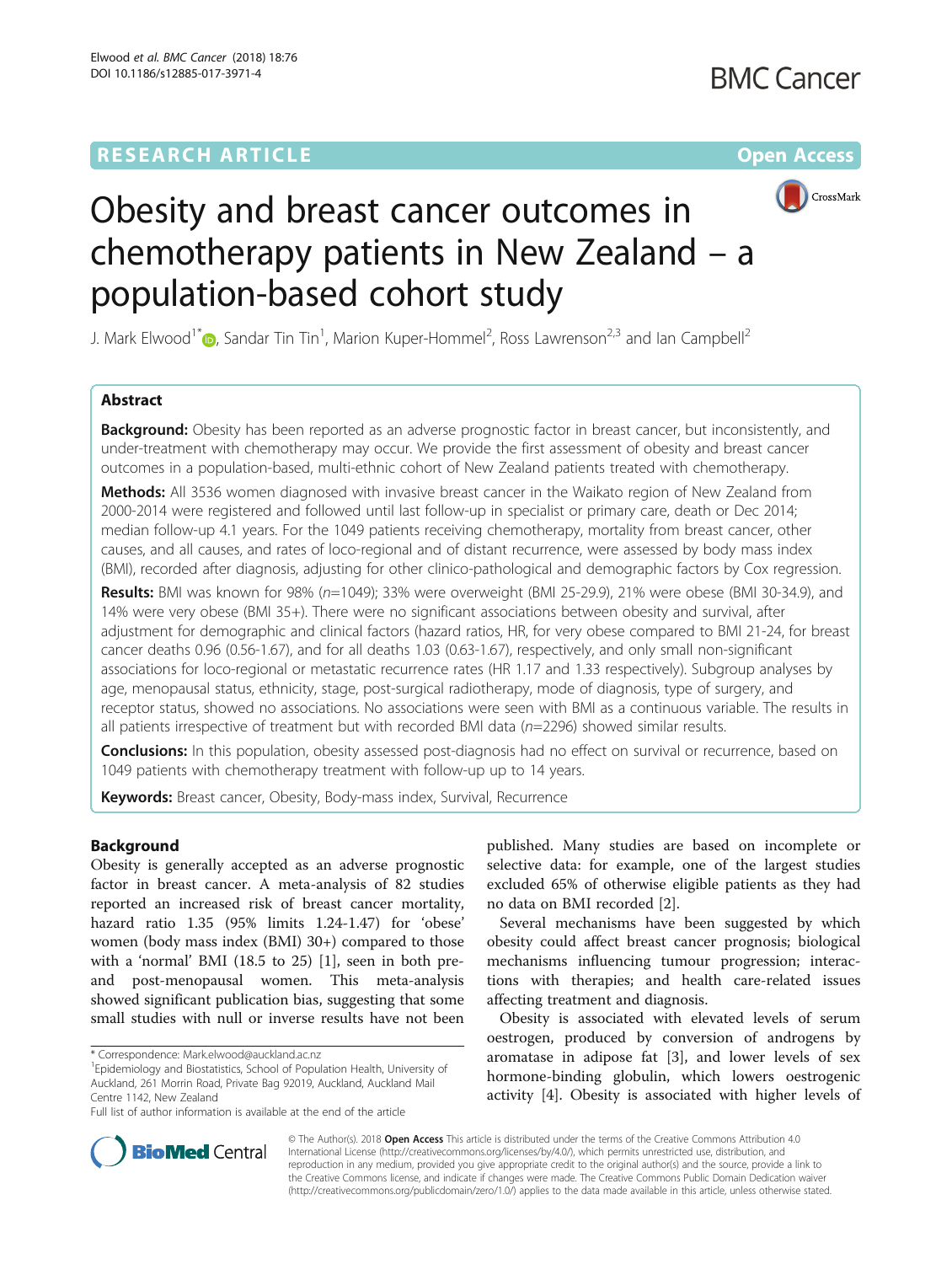insulin and the adipocyte derived cytokine leptin [\[5](#page-11-0)] and could have effects related to markers of inflammation [[6\]](#page-11-0). Effects through these mechanisms would be expected to be greater in post-menopausal women; however, in the meta-analysis noted no difference in effects by menopausal status was seen [\[1\]](#page-11-0). Breast cancer patients who are obese have been shown to have greater expression of proliferation genes [[7\]](#page-11-0), and faster growing tumours as assessed by Ki-67 [\[8\]](#page-11-0).

These hormonal-based mechanisms suggest that antioestrogenic therapy might be of greater benefit to obese women. This has not been shown for tamoxifen [\[9](#page-11-0)], but a greater benefit from raloxifene in women with higher BMI has been suggested [[10](#page-11-0)]. Obese women may have a reduced response to aromatase inhibitors [[11](#page-11-0), [12](#page-11-0)]. While the efficacy of full doses of chemotherapy does not appear to be affected by obesity [[9, 13](#page-11-0)], obese women are likely to receive sub-optimal dosages of chemotherapy [\[14](#page-11-0)–[16\]](#page-12-0). In one study in a patient population with a high prevalence of obesity, practice standards to avoid under-dosing are suggested as the reason why no effects of BMI on outcomes were seen [[17\]](#page-12-0).

Obese women may be disadvantaged at diagnosis; they may have larger primary tumours, more positive lymph nodes, and more advanced stage [[18\]](#page-12-0), and they may be less likely to be diagnosed by screening [\[19\]](#page-12-0). The association between BMI and breast cancer outcome may vary in women of different ethnic groups [\[20\]](#page-12-0). A stronger adverse effect of obesity on breast cancer survival in women of Asian ancestry has been shown in some studies [[21, 22\]](#page-12-0).

In this study, we assessed associations between breast cancer-specific and overall survival, and recurrence, with BMI in a large population-based cohort of women with breast cancer in New Zealand (NZ). Patients were diagnosed between January 2000 and June 2014 and followed to last follow up, death, or Dec 2016 or to death; median follow up 4.1 years. We restricted the main analysis to the 1049 patients with stage 1 to 4 breast cancer who received chemotherapy as part of their primary treatment; 98% had data on BMI collected after diagnosis but before systemic treatment. We were able to take into account age, menopausal status, ethnicity, social deprivation, comorbidity, mode of diagnosis, staging, grade, and receptor status, and primary treatment. We also assessed the outcomes in all 2296 patients, irrespective of treatment, who had known BMI data.

#### Methods

#### Eligible cohort

There were 3536 women resident in the Waikato region, New Zealand, who had breast cancer diagnosed between Jan 1, 2000 to 30 June 2014, of which 3065 had invasive disease (Fig. [1](#page-2-0)). For the main analysis, eligible women were the 1067 who had chemotherapy as part of their primary treatment. Of these 1049 (98%, all but 18) had information on height and weight before systemic treatment and were included in our main analysis. These patients were enrolled on the Waikato clinical breast cancer register and followed actively to the date of death or to last follow-up. For patients who had completed hospital-based follow up, primary care follow-up was documented. Median follow-up time was 4.1 years. The registry is linked to national mortality data and to the legally-mandated national cancer registry to ensure completeness [[23](#page-12-0)], and to other hospital discharge data to assess co-morbidity. Recurrences were documented on regular hospital follow-up, or for patients discharged from regular hospital follow up, information from the primary care or private practice physician updated annually or more frequently. A secondary analysis was done on the outcomes for all 2296 women with invasive cancer who had BMI data recorded.

#### Data

Height and weight were recorded at the first clinic visit after diagnosis and before primary treatment or after primary surgery but before systemic treatment; BMI was calculated as weight,  $kg/h$ eight, $m^2$ . Patient ethnicity was identified from the breast cancer registries or where not available from the national cancer registry or mortality data, following NZ Ministry of Health ethnicity data protocols [\[24](#page-12-0)]. Ethnicity was categorized into NZ European, Māori, Pacific, and Other. Socioeconomic deprivation was classified according to the New Zealand Deprivation Index 2006 [[25\]](#page-12-0). This assigns small residential areas a deprivation decile on a scale of 1 to 10 based on nine socio-economic variables measured during the 2006 population census; decile1-least deprived, decile 10-most deprived. Urban/rural residential status of each woman was categorized into main urban, or other urban (independent or satellite urban) and rural, based on the New Zealand Statistics urban/rural classification system [[26\]](#page-12-0).

Cancer stage at diagnosis was defined according to the Tumour, Node, and Metastasis (TNM) system [\[27\]](#page-12-0). Invasive tumour grade was defined according to the Elston and Ellis modified Scarff-Bloom-Richardson breast cancer grading system [[28](#page-12-0)]. Estrogen (ER) and progesterone (PR) receptor status was based on the results of immunohistochemistry tests and classified as positive with 1% or more receptor positive cells [[29\]](#page-12-0), although in years before 1999 values of 10% or more may have been used. HER-2 status was based on a Fluorescent In-Situ Hybridization (FISH) test or when this was not available, on immunohistochemistry [\[30\]](#page-12-0). Co-morbidity was assessed by the C3 index, using linked hospital data [\[31](#page-12-0)]. Menopausal status, cancer treatment variables, and local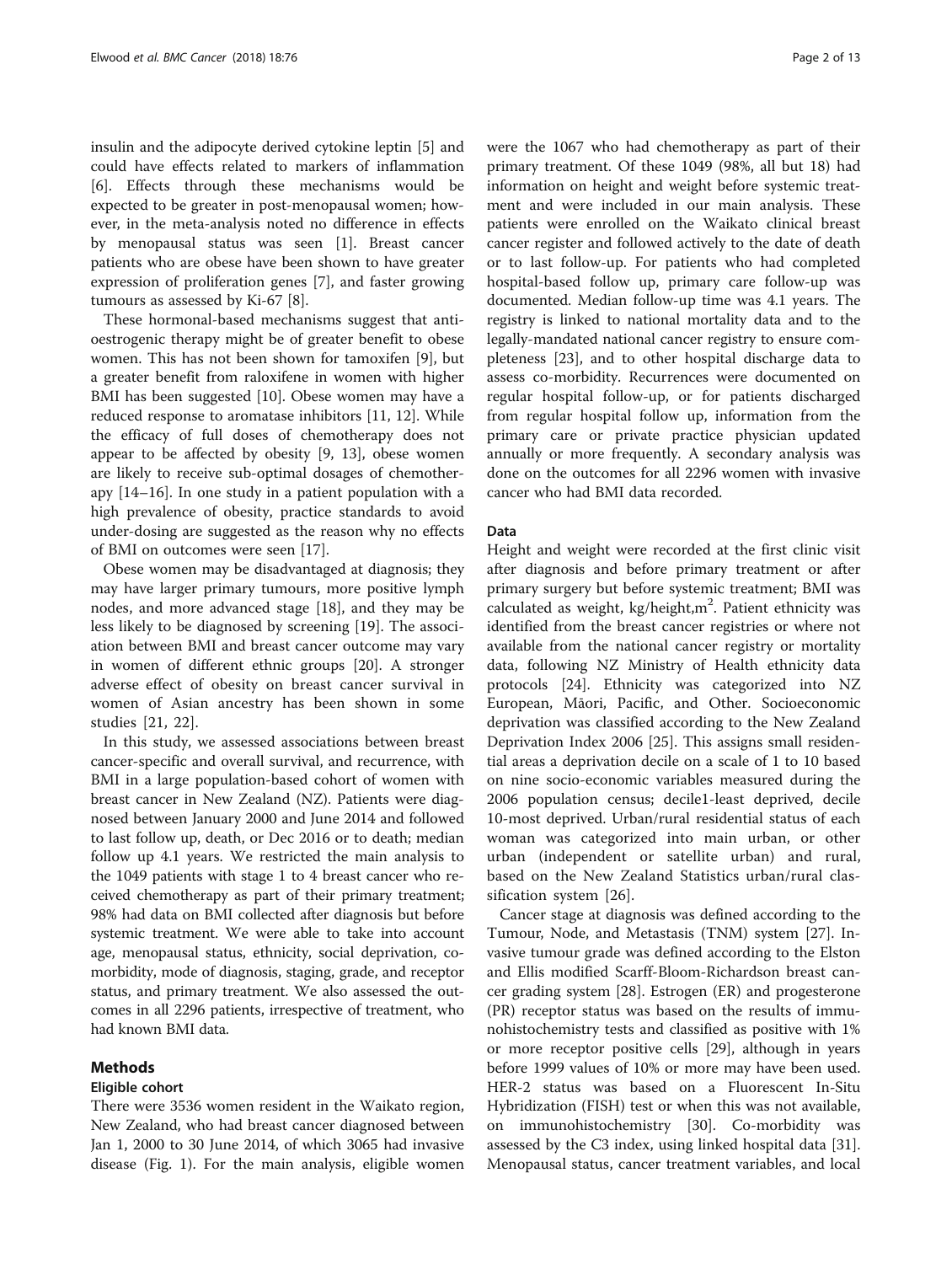<span id="page-2-0"></span>

or regional recurrence were based on the reviewed clinical records. Public or private health facility was based on the place of primary treatment, usually surgery. Mortality and cause of death were based on the national cancer registry data, which incorporates clinical reviews.

#### Statistical methods

Missing values except for BMI were computed using multiple imputation with ten complete datasets created by the Markov chain Monte Carlo method [[32\]](#page-12-0), incorporating all baseline characteristics and outcomes. Baseline data were presented as percentages, and compared across BMI groups by using chi-square and trend statistics. Cumulative incidences for specific outcomes (breast cancer specific mortality, overall mortality, death from other causes, loco-regional recurrence and metastasis) in the presence of competing risks were computed. For breast cancer specific mortality, death from other causes as the first event was considered as a competing risk. For death from other causes, breast cancer specific death as the first event was considered as a competing risk. For loco-regional recurrence and metastasis, death from any cause as the first event was considered as a competing risk. Cox proportional hazards regression modelling [[33\]](#page-12-0) was then performed and hazards of the specified outcomes associated with BMI were assessed. For each outcome, the proportional hazards assumption was assessed by cumulative Martingale-based residuals [\[34](#page-12-0)]. Hazard ratios (HRs) were adjusted for all baseline characteristics except HER-2 status (as this was assessed only after 2006): ethnicity, menopausal status, age, New Zealand Deprivation score [[25](#page-12-0)], urban-rural status, mode of diagnosis (screening vs. symptomatic), year of diagnosis, stage, grade, histology, hormone receptor status (ER and PR), local treatment (surgery and radiotherapy), systemic treatment (chemotherapy, hormonal therapy and biological treatment), treatment facility (public vs.

private), and C3 comorbidity index [[31\]](#page-12-0). All statistical tests were two-sided and used a  $p=0.05$  significance level. All analyses were performed using SAS (release 9.4, SAS Institute, Cary, North Carolina).

#### Results

#### Patient features and associations with BMI (patients with chemotherapy)

BMI was considered in 5 categories (Table [1](#page-3-0)). By BMI category, 81 women (7.7%) had BMI below 21 (underweight); only 8 women had BMI under 18.5. 250 (23.8%) had BMI of 21-24.9 (reference category), 349 (33.3%) had BMI from 25-29 (overweight), 225 (21.4%) had BMI 30-34.9 (obese) and 144 (13.7%) had a BMI of over 35 (very obese). Within the very obese category, 86 (8.2%) had BMI 35-39; 43 (4.1%) had BMI 40-44; 10 (1.0%) had BMI 45-49 and 5 (0.5%) BMI 50+.

As shown in Table [1](#page-3-0) and Fig. [2](#page-5-0), BMI was strongly related to ethnic background, being higher in Pacific (69% over BMI 30), and Maori (55% over BMI 30) women than in NZ Europeans (30%) or other groups (mainly Asian, 13%). The distribution by BMI differs significantly between Maori and NZ Europeans and between Pacific and Europeans (both  $P$  values <0.001), but not between Maori and Pacific (P=0.4).

The proportion of obese (BMI 30+) patients changed little by age or menopausal status, and did not vary significantly by year of diagnosis. The proportion obese increased significantly with lower socio-economic conditions, assessed by the NZ Deprivation Code, from 26% in the least deprived to 41% in the most deprived groups. It did not vary significantly by rural or urban residence. Obesity was associated with having one or more co-morbid conditions (C3 score 1 or higher). Obesity was markedly more common in patients treated in the public health care sector (42%) than in those treated in the private sector (24%).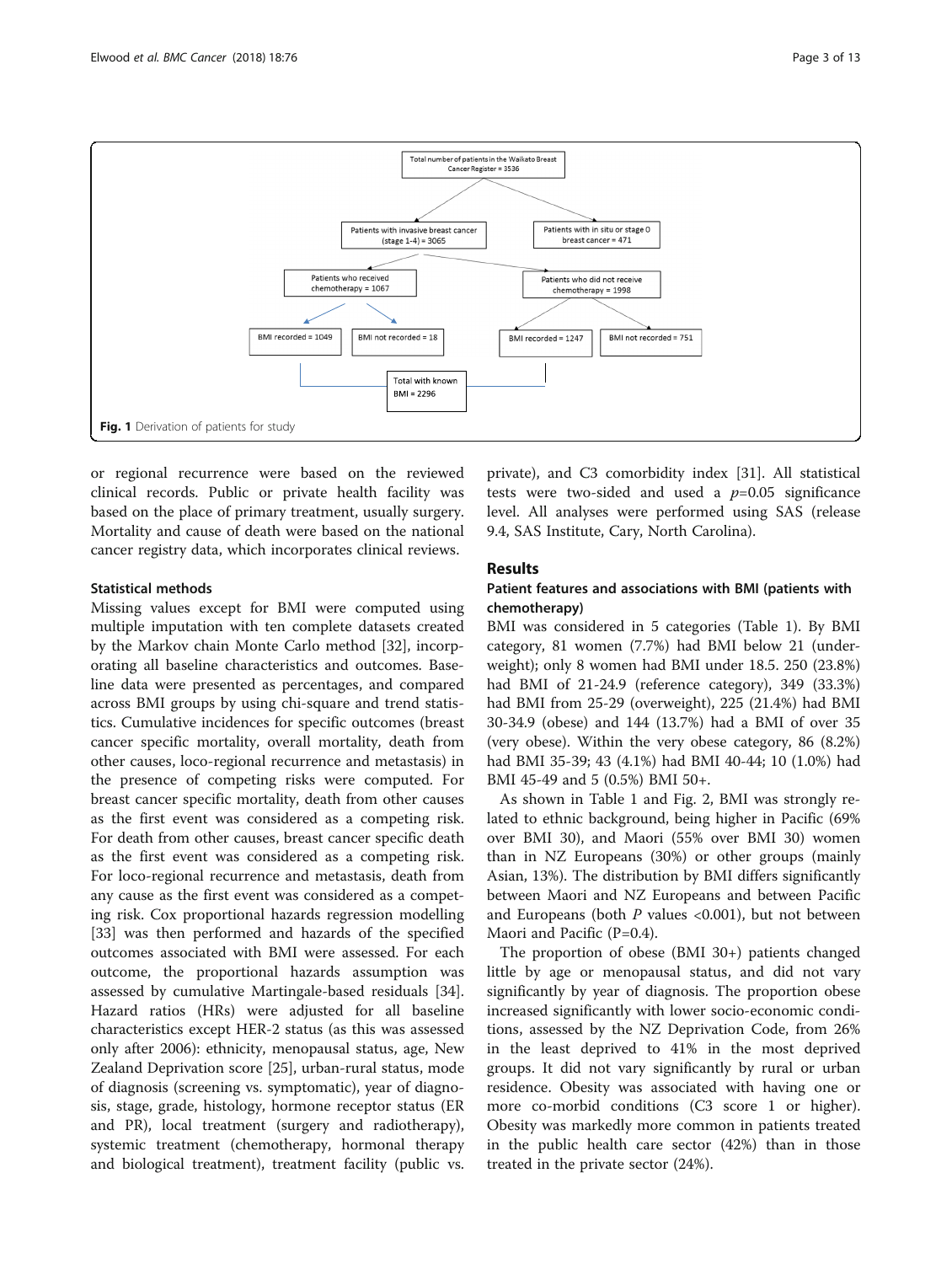<span id="page-3-0"></span>Table 1 Patient characteristics by body mass index (BMI, kg/m<sup>2</sup>) groups

| Characteristics                                      | Total |         |                | BM < 21 |                          | BMI 21-24 |              | BMI 25-29 |                | BMI 30-34      | <b>BMI 35+</b>      |           | Chi-square | % Obese     | Trend      |
|------------------------------------------------------|-------|---------|----------------|---------|--------------------------|-----------|--------------|-----------|----------------|----------------|---------------------|-----------|------------|-------------|------------|
|                                                      | N     | %       | Ν              | $\%$    | N                        | %         | N            | %         | N              | %              | N                   | %         | p-value    | $(BMI 30+)$ | $p$ -value |
| Total                                                | 1049  |         | 81             | 7.7     | 250                      | 23.8      | 349          | 33.3      | 225            | 21.4           | 144                 | 13.7      |            | 35.2        |            |
| Adjuvant treatment                                   |       |         |                |         |                          |           |              |           |                |                |                     |           |            |             |            |
| Chemotherapy alone                                   | 338   | 32.2    | 28             | 8.3     | 78                       | 23.1      | 116          | 34.3      | 77             | 22.8           | 39                  | 11.5      | 0.6        | 34.3        |            |
| Chemotherapy and hormonal therapy                    | 711   | 67.8    | 53             | 7.5     | 172                      | 24.2      | 233          | 32.8      | 148            | 20.8           | 105                 | 14.8      |            | 35.6        |            |
| Age                                                  |       |         |                |         |                          |           |              |           |                |                |                     |           |            |             |            |
| $<$ 40                                               | 132   | 12.6    | 16             | 12.1    | 34                       | 25.8      | 34           | 25.8      | 30             | 22.7           | 18                  | 13.6      | 0.4        | 36.4        | 0.7        |
| 40-59                                                | 678   | 64.6    | 52             | 7.7     | 162                      | 23.9      | 230          | 33.9      | 137            | 20.2           | 97                  | 14.3      |            | 34.5        |            |
| $60+$                                                | 239   | 22.6    | 13             | 5.4     | 54                       | 22.6      | 85           | 35.6      | 58             | 24.3           | 29                  | 12.1      |            | 36.4        |            |
| Menopausal status                                    |       |         |                |         |                          |           |              |           |                |                |                     |           |            |             |            |
| Pre-menopause                                        | 474   | 45.2    | 44             | 9.3     | 129                      | 27.2      | 150          | 31.6      | 93             | 19.6           | 58                  | 12.2      | 0.06       | 31.9        | 0.13       |
| Peri-menopause                                       | 65    | 6.2     | $\mathbf 0$    | 0.0     | 16                       | 24.6      | 22           | 33.8      | 18             | 27.7           | 9                   | 13.8      |            | 41.5        |            |
| Post-menopause                                       | 506   | 48.2    | 37             | 7.3     | 105                      | 20.8      | 176          | 34.8      | 113            | 22.3           | -75                 | 14.8      |            | 37.2        |            |
| Missing/unknown                                      | 4     | 0.4     | $\mathbf 0$    | 0.0     | $\mathsf{O}\xspace$      | 0.0       | $\mathbf{1}$ | 25        | 1              | 25.0           | 2                   | 50.0      |            | 75.0        |            |
| Year of diagnosis                                    |       |         |                |         |                          |           |              |           |                |                |                     |           |            |             |            |
| 2000-2002                                            | 190   | 18.1    | 16             | 8.4     | 51                       | 26.8      | 66           | 34.7      | 40             | 21.1           | 17                  | 8.9       | 0.5        | 30.0        | 0.2        |
| 2003-2005                                            | 213   | 20.3    | 17             | 8.0     | 52                       | 24.4      | 64           | 30        | 47             | 22.1           | 33                  | 15.5      |            | 37.6        |            |
| 2006-2008                                            | 230   | 21.9    | 16             | 7.0     | 61                       | 26.5      | 72           | 31.3      | 55             | 23.9           | 26                  | 11.3      |            | 35.2        |            |
| 2009-2011                                            | 218   | 20.8    | 17             | 7.8     | 40                       | 18.3      | 77           | 35.3      | 48             | 22.0           | 36                  | 16.5      |            | 38.5        |            |
| 2012-2014                                            | 198   | 18.9    | 15             | 7.6     | 46                       | 23.2      | 70           | 35.4      | 35             | 17.7           | 32                  | 16.2      |            | 33.8        |            |
| Ethnicity                                            |       |         |                |         |                          |           |              |           |                |                |                     |           |            |             |            |
| European                                             | 793   | 75.6    | 69             | 8.7     | 204                      | 25.7      | 283          | 35.7      | 158            | 19.9           | 79                  | 10.0      | < 0.0001   | 29.9        |            |
| Maori                                                | 194   | 18.5    | -7             | 3.6     | 34                       | 17.5      | 47           | 24.2      | 55             | 28.4           | 51                  | 26.3      |            | 54.6        |            |
| Pacific                                              | 32    | 3.1     | $\mathbf{0}$   | 0.0     | $\overline{4}$           | 12.5      | 6            | 18.8      | 8              | 25.0           | 14                  | 43.8      |            | 68.8        |            |
| Others                                               | 30    | 2.9     | 5              | 16.7    | 8                        | 26.7      | 13           | 43.3      | $\overline{4}$ | 13.3           | $\overline{0}$      | 0.0       |            | 13.3        |            |
| Deprivation score (higher means greater deprivation) |       |         |                |         |                          |           |              |           |                |                |                     |           |            |             |            |
| $1 - 2$                                              | 127   | 12.1    | 7              | 5.5     | 40                       | 31.5      | 47           | 37        | 21             | 16.5           | 12                  | 9.4       | 0.2        | 26.0        | 0.002      |
| $3 - 4$                                              | 119   | 11.3    | 14             | 11.8    | 31                       | 26.1      | 37           | 31.1      | 18             | 15.1           | 19                  | 16.0      |            | 31.1        |            |
| $5 - 6$                                              | 245   | 23.4    | 18             | 7.3     | 62                       | 25.3      | 84           | 34.3      | 52             | 21.2           | 29                  | 11.8      |            | 33.1        |            |
| $7 - 8$                                              | 285   | 27.2    | 20             | 7.0     | 67                       | 23.5      | 91           | 31.9      | 62             | 21.8           | 45                  | 15.8      |            | 37.5        |            |
| $9 - 10$                                             | 272   | 25.9    | 22             | 8.1     | 49                       | 18.0      | 90           | 33.1      | 72             | 26.5           | -39                 | 14.3      |            | 40.8        |            |
| Missing/unknown                                      | 1     | 0.1     | $\mathbf 0$    | $0.0\,$ | $\overline{\phantom{a}}$ | 100.0 0   |              | 0         | $\mathsf O$    | 0.0            | $\mathsf{O}\xspace$ | 0.0       |            | 0.0         |            |
| Area of residence                                    |       |         |                |         |                          |           |              |           |                |                |                     |           |            |             |            |
| Urban                                                | 614   | 58.5 52 |                | 8.5     | 143                      | 23.3      | 197          | 32.1      | 131            | 21.3           | -91                 | 14.8      | 0.2        | 36.2        |            |
| Semi-urban or rural                                  | 406   | 38.7 29 |                | 7.1     | 94                       | 23.2      | 144          | 35.5      | 89             | 21.9           | - 50                | 12.3      |            | 34.2        |            |
| Missing/unknown                                      | 29    | 2.8     | $\mathbb O$    | 0.0     | 13                       | 44.8      | 8            | 27.6 5    |                | $17.2 \quad 3$ |                     | 10.3      |            | 27.6        |            |
| Comorbidity (C3 index score)                         |       |         |                |         |                          |           |              |           |                |                |                     |           |            |             |            |
| $\mathbf 0$                                          | 912   | 86.9 75 |                | 8.2     | 226                      | 24.8      | 312          | 34.2      | 187            | 20.5           | 112                 | 12.3 0.05 |            | 32.8        | < 0.001    |
| $\mathbf{1}$                                         | 75    | 7.1     | $\overline{4}$ | 5.3     | 13                       | 17.3      | 20           | 26.7      | 21             | 28.0           | 17                  | 22.7      |            | 50.7        |            |
| $\overline{2}$                                       | 40    | 3.8     | $\mathbf{1}$   | 2.5     | 7                        | 17.5      | 11           | 27.5      | -11            | 27.5           | 10                  | 25.0      |            | 52.5        |            |
| $3+$                                                 | 22    | 2.1     | $\mathbf{1}$   | 4.5     | $\overline{4}$           | 18.2      | 6            | 27.3 6    |                | 27.3 5         |                     | 22.7      |            | 50.0        |            |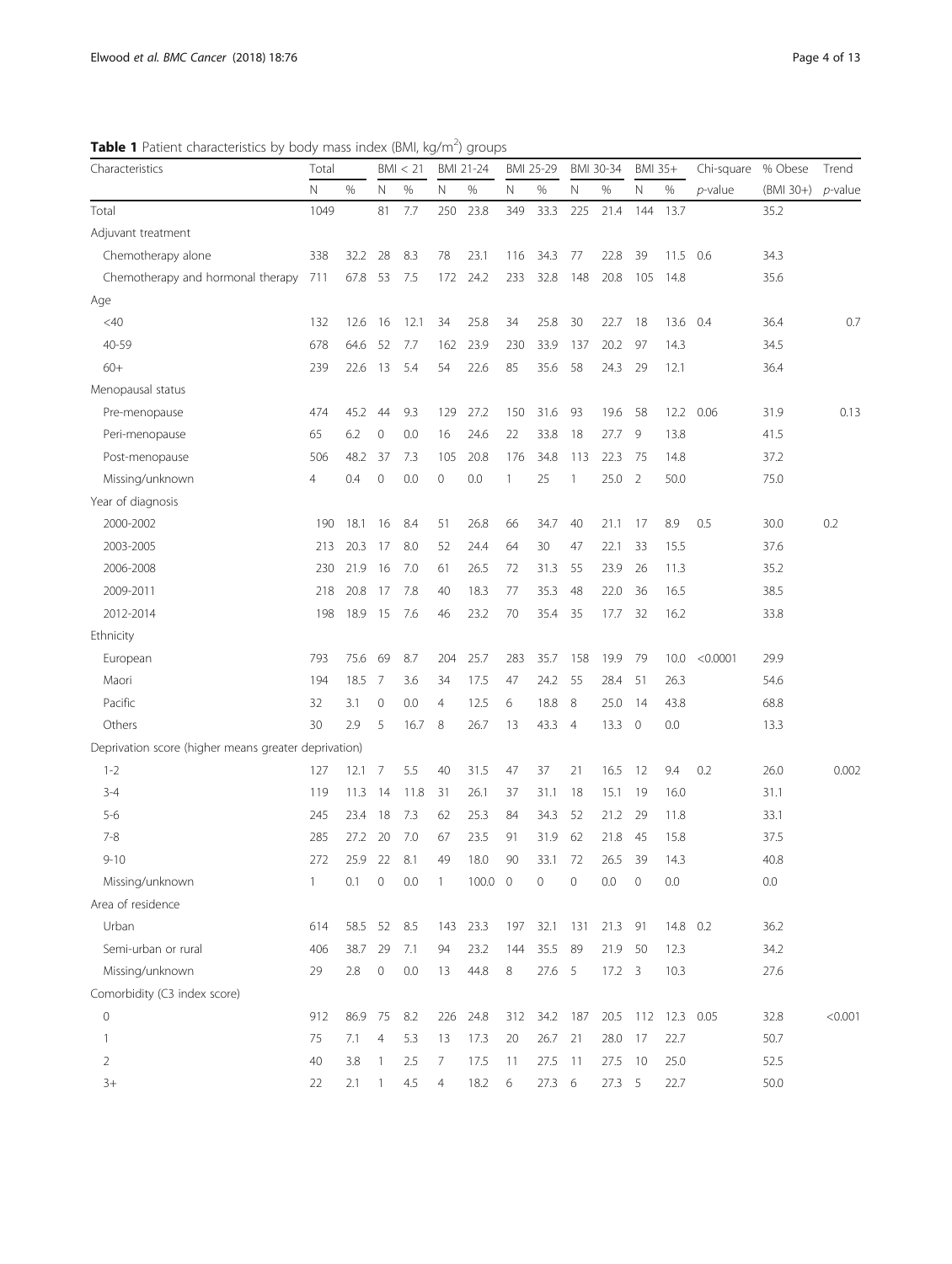Table 1 Patient characteristics by body mass index (BMI, kg/m<sup>2</sup>) groups (Continued)

| Characteristics                                 | Total |         | BM < 21        |      | BMI 21-24 | BMI 25-29 | BMI 30-34 |          | BMI 35+ |      | Chi-square     | % Obese  | Trend    |             |            |
|-------------------------------------------------|-------|---------|----------------|------|-----------|-----------|-----------|----------|---------|------|----------------|----------|----------|-------------|------------|
|                                                 | Ν     | $\%$    | N              | %    | N         | %         | N         | $\%$     | N       | %    | Ν              | %        | p-value  | $(BMI 30+)$ | $p$ -value |
| Screen-detected                                 |       |         |                |      |           |           |           |          |         |      |                |          |          |             |            |
| Yes                                             | 303   | 28.9    | 17             | 5.6  | 57        | 18.8      | 117       | 38.6     | 72      | 23.8 | 40             | 13.2     | 0.02     | 37.0        |            |
| No                                              | 746   | 71.1    | 64             | 8.6  | 193       | 25.9      | 232       | 31.1     | 153     | 20.5 | 104            | 13.9     |          | 34.5        |            |
| Stage at diagnosis                              |       |         |                |      |           |           |           |          |         |      |                |          |          |             |            |
|                                                 | 147   | 14      | 15             | 10.2 | 38        | 25.9      | 47        | 32       | 28      | 19.0 | 19             | 12.9     | 0.5      | 32.0        | 0.06       |
| Ш                                               | 537   | 51.2    | 34             | 6.3  | 137       | 25.5      | 186       | 34.6     | 114     | 21.2 | 66             | 12.3     |          | 33.5        |            |
| Ш                                               | 309   | 29.5    | 25             | 8.1  | 67        | 21.7      | 97        | 31.4     | 70      | 22.7 | 50             | 16.2     |          | 38.8        |            |
| $\mathsf{IV}$                                   | 56    | 5.3     | 7              | 12.5 | 8         | 14.3      | 19        | 33.9     | 13      | 23.2 | 9              | 16.1     |          | 39.3        |            |
| Grade                                           |       |         |                |      |           |           |           |          |         |      |                |          |          |             |            |
|                                                 | 83    | 7.9     | 7              | 8.4  | 27        | 32.5      | 27        | 32.5     | 14      | 16.9 | 8              | 9.6      | 0.6      | 26.5        | 0.7        |
| $\begin{array}{c} \hline \end{array}$           | 512   | 48.8    | 35             | 6.8  | 120       | 23.4      | 167       | 32.6     | 113     | 22.1 | 77             | 15.0     |          | 37.1        |            |
| Ш                                               | 425   | 40.5    | 36             | 8.5  | 100       | 23.5      | 145       | 34.1     | 89      | 20.9 | 55             | 12.9     |          | 33.9        |            |
| Missing/unknown                                 | 29    | 2.8     | 3              | 10.3 | 3         | 10.3      | 10        | 34.5     | 9       | 31.0 | $\overline{4}$ | 13.8     |          | 44.8        |            |
| Histology                                       |       |         |                |      |           |           |           |          |         |      |                |          |          |             |            |
| Ductal                                          | 898   | 85.6    | -71            | 7.9  | 214       | 23.8      | 295       | 32.9     | 188     | 20.9 | 130            | 14.5     | 0.5      | 35.4        |            |
| Lobular                                         | 94    | 9       | 8              | 8.5  | 21        | 22.3      | 30        | 31.9     | 25      | 26.6 | 10             | 10.6     |          | 37.2        |            |
| Other                                           | 57    | 5.4     | $\overline{2}$ | 3.5  | 15        | 26.3      | 24        | 42.1     | 12      | 21.1 | 4              | 7.0      |          | 28.1        |            |
| ER/PR                                           |       |         |                |      |           |           |           |          |         |      |                |          |          |             |            |
| $ER+/PR+$                                       | 515   | 49.1    | 37             | 7.2  | 124       | 24.1      | 166       | 32.2     | 115     | 22.3 | 73             | 14.2     | 0.9      | 36.5        |            |
| $ER+/PR-$                                       | 216   | 20.6    | 20             | 9.3  | 49        | 22.7      | 75        | 34.7     | 38      | 17.6 | 34             | 15.7     |          | 33.3        |            |
| ER-/PR+                                         | 22    | 2.1     | $\overline{2}$ | 9.1  | 5         | 22.7      | 6         | 27.3     | -5      | 22.7 | $\overline{4}$ | 18.2     |          | 40.9        |            |
| ER-/PR-                                         | 270   | 25.7    | 20             | 7.4  | 64        | 23.7      | 92        | 34.1     | 62      | 23.0 | 32             | 11.9     |          | 34.8        |            |
| Missing/unknown                                 | 26    | 2.5     | $\overline{2}$ | 7.7  | 8         | 30.8      | 10        | 38.5     | 5       | 19.2 | $\overline{1}$ | 3.8      |          | 23.1        |            |
| HER-2                                           |       |         |                |      |           |           |           |          |         |      |                |          |          |             |            |
| Positive                                        | 274   | 26.1    | 20             | 7.3  | 60        | 21.9      | 90        | 32.8     | 57      | 20.8 | 47             | 17.2     | 0.7      | 38.0        |            |
| Equivocal                                       | 27    | 2.6     | -1             | 3.7  | 7         | 25.9      | 7.        | 25.9     | 8       | 29.6 | $\overline{4}$ | 14.8     |          | 44.4        |            |
| Negative                                        | 554   | 52.8    | 47             | 8.5  | 128       | 23.1      | 189       | 34.1     | 119     | 21.5 | -71            | 12.8     |          | 34.3        |            |
| Missing/unknown                                 | 194   | 18.5    | 13             | 6.7  | 55        | 28.4      | 63        | 32.5     | 41      | 21.1 | 22             | 11.3     |          | 32.5        |            |
| Primary treatment (RT = radiotherapy)           |       |         |                |      |           |           |           |          |         |      |                |          |          |             |            |
| Breast conserving surgery with RT               | 451   | 43      | 29             | 6.4  | 99        | 22.0      | 152       | 33.7     | 111     | 24.6 | 60             | 13.3 0.1 |          | 37.9        |            |
| Breast conserving surgery, no RT                | 45    | 4.3     | 3              | 6.7  | 17        | 37.8      | 15        | 33.3     | 6       | 13.3 | $\overline{4}$ | 8.9      |          | 22.2        |            |
| Mastectomy with RT                              | 379   | 36.1    | 33             | 8.7  | 93        | 24.5      | 124       | 32.7     | 69      | 18.2 | 60             | 15.8     |          | 34.0        |            |
| Mastectomy, no RT                               | 130   | 12.4 11 |                | 8.5  | 35        | 26.9      | 47        | 36.2     | 24      | 18.5 | -13            | 10.0     |          | 28.5        |            |
| No primary surgery                              | 44    | 4.2     | 5              | 11.4 | 6         | 13.6      | 11        | 25       | 15      | 34.1 | -7             | 15.9     |          | 50.0        |            |
| Total breast conserving surgery                 | 496   | 47.3    | 32             | 13.1 | 116       | 59.7      | 167       | 67.0     | 117     | 37.9 | 64             | 22.2 0.3 |          | 36.5        |            |
| Total mastectomy                                | 509   | 48.5    | -44            | 17.2 | 128       | 51.5      | 171       | 68.9     | 93      | 36.7 | 73             | 25.8     |          | 32.6        |            |
| Total with RT                                   | 830   | 79.1    | 62             | 15.1 | 192       | 46.5      | 276       | 66.4     | 180     | 42.8 | 120            | 29.1     | 0.02     | 36.1        |            |
| Total without RT                                | 175   | 16.7 14 |                | 15.1 | 52        | 64.7      | 62        | 69.5     | 30      | 31.8 | 17             | 18.9     |          | 26.9        |            |
| Facility where primary treatment was undertaken |       |         |                |      |           |           |           |          |         |      |                |          |          |             |            |
| Private                                         | 377   | 35.9 34 |                | 9.0  |           | 112 29.7  | 141       | 37.4     | 54      | 14.3 | 36             | 9.5      | < 0.0001 | 23.9        |            |
| Public                                          | 672   | 64.1 47 |                | 7.0  |           | 138 20.5  | 208       | 31.0 171 |         |      | 25.4 108 16.1  |          |          | 41.5        |            |

Chi-sq P value based on table for each factor. Trend P value based on trend in proportion obese over ordered categories of factor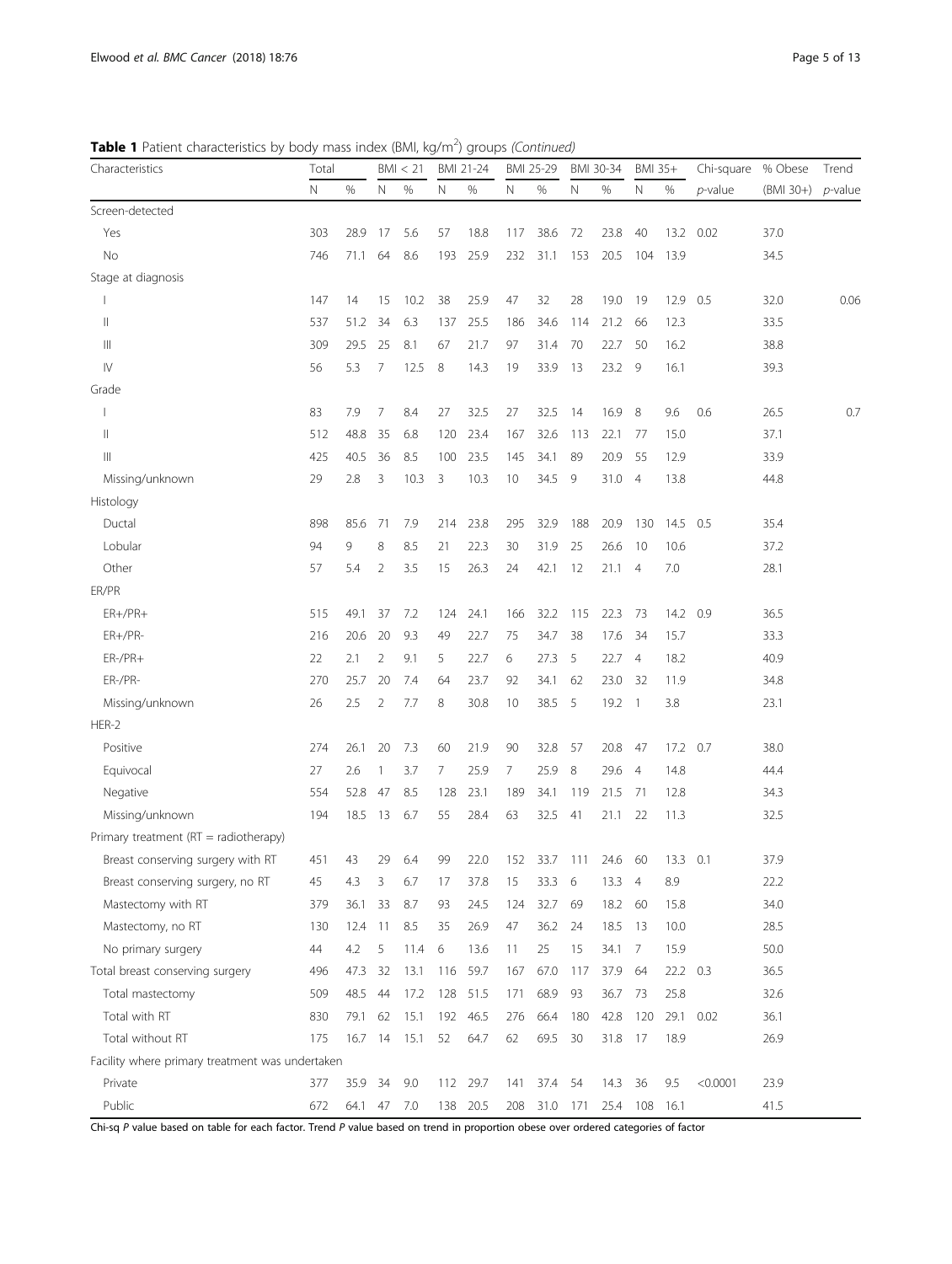<span id="page-5-0"></span>

Obesity was more frequent in screen-detected women. By stage, 147 (14%) had stage 1 disease, 537 (51%) stage 2, 309 (30%) stage 3, and 56 (5%) stage 4. Obesity tended to be greater in women with more advanced disease, although this was not statistically significant (trend test  $P=0.06$ ; Table [1\)](#page-3-0). BMI category was not significantly related to other pathological features of grade, histology, ER, PR, or HER-2 receptor status. For primary treatment, obesity was not related to the use of breast conserving surgery compared to mastectomy. Obese patients were over-represented in women who had no primary surgery, based on small numbers. Obese patients were more likely to receive radiotherapy. Of the 1049 patients, 771 (68%) received chemotherapy and hormonal therapy, and 338 (32%) received chemotherapy alone.

#### Outcomes in relation to BMI (patients with chemotherapy)

Clinical outcomes were assessed for the first 10 years after diagnosis, and for the whole follow-up period up to 14 years, comparing each group to those with BMI 21- 24 (Table [2](#page-6-0) and Fig. [3\)](#page-8-0). There was a trend in singlefactor (unadjusted) analysis for increased hazard ratios (HR) in categories of obesity higher than the reference group of BMI 21-24 , with HR's for very obese women being 1.28 for breast cancer deaths and 1.36 for total mortality, for the whole follow up period. Underweight women (BMI <21) also showed non-significant but increased HRs for breast cancer mortality, overall mortality, and recurrence in single factor analysis. These results are also shown as cumulative incidence curves in Fig. [3](#page-8-0).

However, these associations were not significant and disappeared when other factors were taken into account, giving adjusted HRs for breast cancer-specific mortality of 0.96, 95% confidence limits 0.56 to 1.69, and for total mortality 1.03 (CI 0.63 to 1.67). There was no consistent gradient of adjusted HRs with categories of obesity. Obese women had a more elevated risk for deaths from other causes, but this was not significant after control for other factors (adjusted HR 1.55, limits 0.34 to 7.18). For loco-regional and distant recurrence, there were small increases in obese patients, but these were also not significant. For underweight women, there were no significant effects after controlling other factors. The proportional hazards assumption was met for all outcomes (Kolmogorov-type supremum test  $p$ -value > 0.05).

#### Subgroup analyses and quantitative analysis

Further analyses of 10 year breast cancer specific mortality were carried out within subgroups of patients (Table [3](#page-9-0)), specified by age, menopausal status, ethnic group (Maori, Pacific Island, NZ European), stage (1+2, 3+4), systemic treatment (chemotherapy and hormonal therapy, chemotherapy alone), mode of detection (screening, symptomatic), receptor status (ER and PR positive, ER and PR negative, mixed), type of surgery (breast conservation, mastectomy, no surgery), and post-operative radiotherapy (yes, no). No significant and regular trends with BMI (assessed in 3 categories) were seen in any of these subgroup comparisons; in one subgroup, age 40-59, the differences were significant but there was no trend in mortality with BMI category. Results for similar for total mortality (data not shown).

Survival analyses were also done using obesity as a continuous variable, excluding underweight patients, so assessing if there was any trend with increasing BMI above 21.0. For breast cancer specific mortality, the HR after controlling other factors was 0.99 (95% limits 0.96- 1.02), and for overall mortality was 1.00 (0.97 to 1.03).

#### Analysis of outcomes in all patients

Survival analyses were also carried out for all 2296 patients, irrespective of treatment, who had available data on BMI. No significant associations with BMI were seen, assessed in 3 categories (Table [4](#page-10-0)). The hazard ratio for the obese group (BMI 35+), compared to those with BMI under 25, for breast cancer specific death over the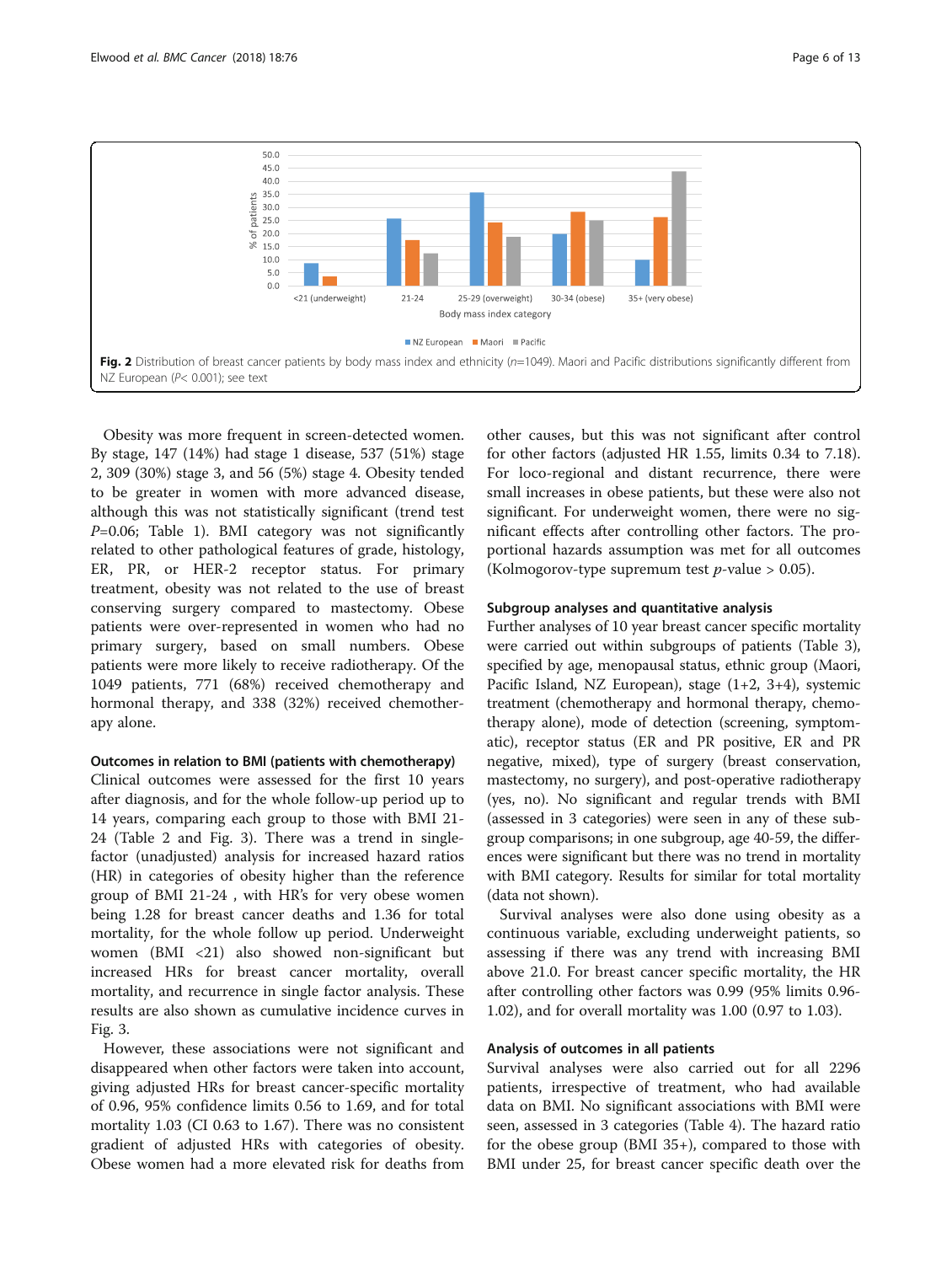<span id="page-6-0"></span>Table 2 Hazard ratios for specific breast cancer outcomes by BMI groups in patients with chemotherapy or hormonal plus chemotherapy (N=1049)

| Outcome                         | Follow-up period   | BMI (kg/m2)   | No of events | Crude HR (95% CI)     | Adjusted HR (95% CI)  |
|---------------------------------|--------------------|---------------|--------------|-----------------------|-----------------------|
| Breast cancer specific death    | $0-10$ yrs         | $<$ 21 (N=81) | 43           | 1.70 (0.99, 2.91)     | 1.13 (0.60, 2.14)     |
|                                 |                    | 21-24 (N=250) | 88           | 1.00                  | 1.00                  |
|                                 |                    | 25-29 (N=349) | 107          | 0.99 (0.66, 1.47)     | $0.96$ $(0.61, 1.51)$ |
|                                 |                    | 30-34 (N=225) | 67           | 1.24 (0.82, 1.88)     | $0.98$ $(0.62, 1.54)$ |
|                                 |                    | $35+ (N=144)$ | 49           | 1.31(0.81, 2.12)      | 0.99(0.57, 1.71)      |
|                                 | Whole study period | $<$ 21        | 44           | 1.66 (0.97, 2.84)     | 1.11 (0.59, 2.09)     |
|                                 |                    | $21 - 24$     | 91           | 1.00                  | 1.00                  |
|                                 |                    | 25-29         | 110          | 0.98 (0.66, 1.46)     | 0.95(0.61, 1.50)      |
|                                 |                    | $30 - 34$     | 67           | $1.21$ (0.80, 1.83)   | $0.96$ $(0.62, 1.50)$ |
|                                 |                    | $35+$         | 49           | 1.28 (0.79, 2.07)     | 0.96 (0.56, 1.67)     |
| Overall mortality               | $0-10$ yrs         | $<$ 21        | 67           | 1.64 (0.98, 2.73)     | 1.12 (0.61, 2.05)     |
|                                 |                    | $21 - 24$     | 122          | 1.00                  | 1.00                  |
|                                 |                    | 25-29         | 153          | 1.01 (0.69, 1.46)     | $0.92$ (0.60, 1.41)   |
|                                 |                    | 30-34         | 93           | 1.17 (0.79, 1.73)     | $0.88$ $(0.57, 1.34)$ |
|                                 |                    | $35+$         | 65           | 1.37 (0.88, 2.16)     | 1.05 (0.64, 1.73)     |
|                                 | Whole study period | $<$ 21        | 70           | 1.49 (0.89, 2.51)     | 1.04 (0.57, 1.90)     |
|                                 |                    | $21 - 24$     | 130          | 1.00                  | 1.00                  |
|                                 |                    | 25-29         | 163          | 0.97 (0.68, 1.40)     | $0.87$ $(0.57, 1.32)$ |
|                                 |                    | 30-34         | 100          | 1.18 (0.81, 1.72)     | $0.89$ (0.59, 1.33)   |
|                                 |                    | $35+$         | 69           | 1.36 (0.87, 2.10)     | 1.03 (0.63, 1.67)     |
| Death from other/unknown causes | $0 - 10$           | $<$ 21        | 24           | 1.08 (0.22, 5.34)     | 1.44 (0.21, 9.97)     |
|                                 |                    | $21 - 24$     | 34           | 1.00                  | 1.00                  |
|                                 |                    | 25-29         | 46           | 1.15(0.41, 3.25)      | 1.11 (0.33, 3.72)     |
|                                 |                    | 30-34         | 26           | 0.74(0.21, 2.58)      | $0.74$ $(0.21, 2.67)$ |
|                                 |                    | $35+$         | 16           | 1.64 (0.50, 5.43)     | 1.55 (0.34, 7.18)     |
|                                 | Whole study period | $<$ 21 $\,$   | 26           | 0.70(0.14, 3.45)      | 1.01 (0.19, 5.45)     |
|                                 |                    | $21 - 24$     | 39           | 1.00                  | 1.00                  |
|                                 |                    | 25-29         | 53           | 0.98(0.39, 2.43)      | $0.78$ $(0.27, 2.29)$ |
|                                 |                    | 30-34         | 33           | 1.04 (0.40, 2.72)     | 1.15(0.42, 3.11)      |
|                                 |                    | $35+$         | 20           | 1.56 (0.54, 4.51)     | 1.42 (0.40, 5.01)     |
| Loco-regional recurrence        | $0 - 5$            | $<$ 21 (N=81) | 13           | 1.04 (0.22, 4.98)     | 1.24 (0.20, 7.64)     |
|                                 |                    | 21-24 (N=250) | 22           | 1.00                  | 1.00                  |
|                                 |                    | 25-29 (N=349) | 23           | 0.87 (0.32, 2.40)     | 1.13 (0.34, 3.73)     |
|                                 |                    | 30-34 (N=225) | 27           | $0.88$ $(0.28, 2.77)$ | 1.38 (0.36, 5.29)     |
|                                 |                    | $35+ (N=144)$ | 11           | 0.60 (0.12, 2.87)     | 1.12 (0.16, 7.84)     |
|                                 | Whole study period | $<$ 21        | 17           | 1.58 (0.42, 6.02)     | 2.08 (0.42, 10.23)    |
|                                 |                    | $21 - 24$     | 25           | 1.00                  | 1.00                  |
|                                 |                    | 25-29         | 25           | 1.11 (0.42, 2.93)     | 1.26 (0.41, 3.87)     |
|                                 |                    | 30-34         | 28           | 1.10 (0.37, 3.28)     | 1.58 (0.44, 5.63)     |
|                                 |                    | $35+$         | 12           | 0.63 (0.13, 3.04)     | 1.17 (0.19, 7.21)     |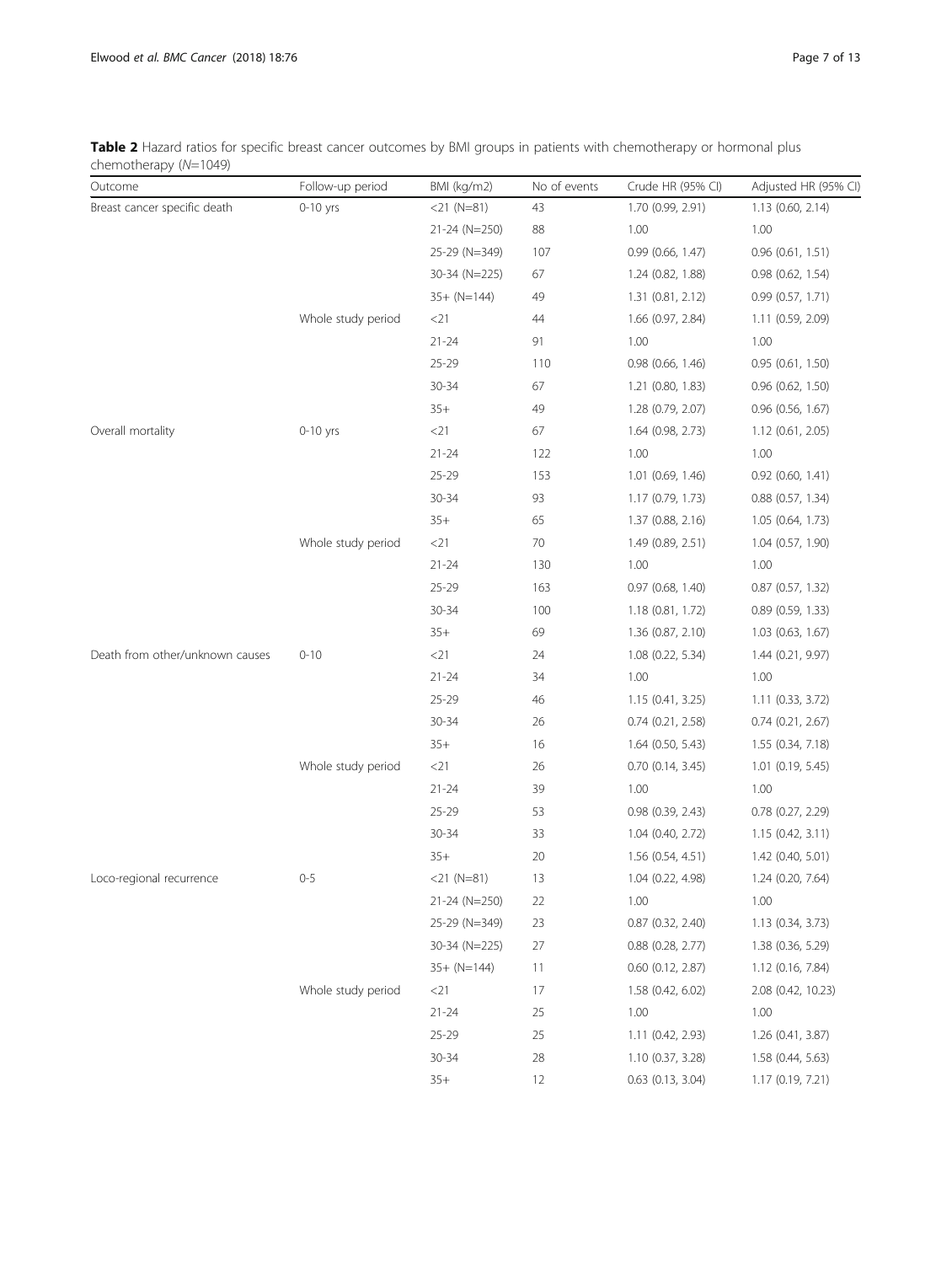| Outcome            | Follow-up period   | BMI (kg/m2) | No of events | Crude HR (95% CI)   | Adjusted HR (95% CI) |
|--------------------|--------------------|-------------|--------------|---------------------|----------------------|
| Distant metastasis | $0 - 5$            | $<$ 21      | 43           | 1.74 (0.66, 4.54)   | 1.44(0.51, 4.03)     |
|                    |                    | $21 - 24$   | 90           | 1.00                | 1.00                 |
|                    |                    | $25 - 29$   | 103          | 1.13 (0.57, 2.24)   | 0.89(0.44, 1.80)     |
|                    |                    | $30 - 34$   | 65           | 1.20 (0.56, 2.55)   | 1.17(0.51, 2.67)     |
|                    |                    | $35+$       | 62           | 1.62 (0.72, 3.64)   | 1.69(0.69, 4.11)     |
|                    | Whole study period | $<$ 21      | 46           | $1.62$ (0.67, 3.93) | 1.32 (0.52, 3.37)    |
|                    |                    | $21 - 24$   | 103          | 1.00                | 1.00                 |
|                    |                    | $25 - 29$   | 127          | 1.38 (0.76, 2.53)   | 1.05 (0.56, 1.94)    |
|                    |                    | $30 - 34$   | 87           | 1.50 (0.77, 2.90)   | 1.23 (0.61, 2.49)    |
|                    |                    | $35+$       | 70           | 1.73 (0.82, 3.63)   | 1.33 (0.61, 2.91)    |

Table 2 Hazard ratios for specific breast cancer outcomes by BMI groups in patients with chemotherapy or hormonal plus chemotherapy (N=1049) (Continued)

'Adjusted' results from Cox regression model including BMI and ethnicity, menopausal status, age, social deprivation, urban-rural status, mode of diagnosis (screening vs. symptomatic), year of diagnosis, stage, grade, histology, hormone receptor status (ER and PR), local treatment (surgery and radiotherapy), systemic treatment (chemotherapy, hormonal therapy and biological treatment), treatment facility (public vs. private), comorbidity index

whole follow-up period was 1.06 (95% limits 0.80 to 1.46), and for total mortality was 0.96 (limits 0.75 to 1.21). There was an increased risk of loco-regional recurrence in the first 5 years of follow up, but this was not significant (hazard ratio 1.82, 95% limits 0.95 to 3.48). An analysis with BMI as a continuous variable also showed no association.

#### **Discussion**

This group of breast cancer patients treated with chemotherapy have a high prevalence of obesity (BMI over 30), with 35% having a BMI of 30 or greater, and 14% a BMI of 35 or greater. There was no increase in breast cancer mortality or in total mortality even in very obese women; the hazard ratio (HR) for women with a BMI of 35 or over, compared to those with BMI of 21- 24, for breast cancer mortality was 0.96, with 95% confidence limits of 0.56 to 1.67, adjusted for other demographic and clinical factors; and for overall mortality, the adjusted HR was 1.03 (95% limits 0.63 to 1.67). There was no indication of a dose-response trend, either in the main analysis or in subgroup analyses, or when assessing BMI as a continuous variable throughout its range.

These results contrast with many other studies. A meta-analysis of 82 studies showed an increased risk of breast cancer mortality, HR 1.35 (95% limits 1.24-1.47) for 'obese' women with a BMI over 30 compared to 'normal weight' women with a BMI between 18.5 and 25 [\[1](#page-11-0)]. There was a slightly greater increase in total mortality, HR 1.41 (95% limits 1.29-1.53), due mainly to a substantial, although non-significant, increase in cardiovascular mortality (HR 1.60, 95% limits 0.66-3.87). However, as noted earlier, the meta-analysis had evidence of publication bias, with Egger's test being significant  $(P=0.03)$  for the studies of breast cancer mortality; the authors suggested that "small studies with inverse results are missing".

Our results suggest that the disadvantageous prognostic effect of obesity reported elsewhere does not apply to this breast cancer population treated with chemotherapy in New Zealand. There is no clear explanation, apart from chance variation, for the contrast between these results and the results of the meta-analysis. Our data were 98% complete and based on objective clinical records after diagnosis and prior to systemic therapy. In the meta-analysis [[1\]](#page-11-0) differences in outcomes between obese and normal-weight women were similar for BMI assessed pre-diagnosis and within 12 months after diagnosis. However, the excess risk in underweight women was greater with post-diagnosis assessment. In the metaanalysis [\[1](#page-11-0)], the association of BMI with total mortality was stronger in pre-menopausal women (RR 1.75, limits 1.26-2.41) than in post-menopausal women (RR 1.34, limits 1.26-2.41), but this heterogeneity was not statistically significant. Restriction of the data to invasive, earlystage, or mammographically detected cases made little difference to the results. In our analyses, we found no associations within groups defined by menopausal status, stage, method of detection, or other clinical or demographic variables.

The main analysis presented is based on a continuous population-based clinical registry, but then restricted to patients receiving chemotherapy. For these patients information on height and weight was fully recorded, with 98% completeness. The assessment was after diagnosis and before systemic therapy was started. We are cautious about the interpretation of results for patients who did not receive chemotherapy, as there is substantial missing data, but the results were similar, not showing any association of breast cancer mortality or total mortality with BMI. However, we have shown that the missing data is not random, and is associated with survival outcomes [[35\]](#page-12-0). Another New Zealand study is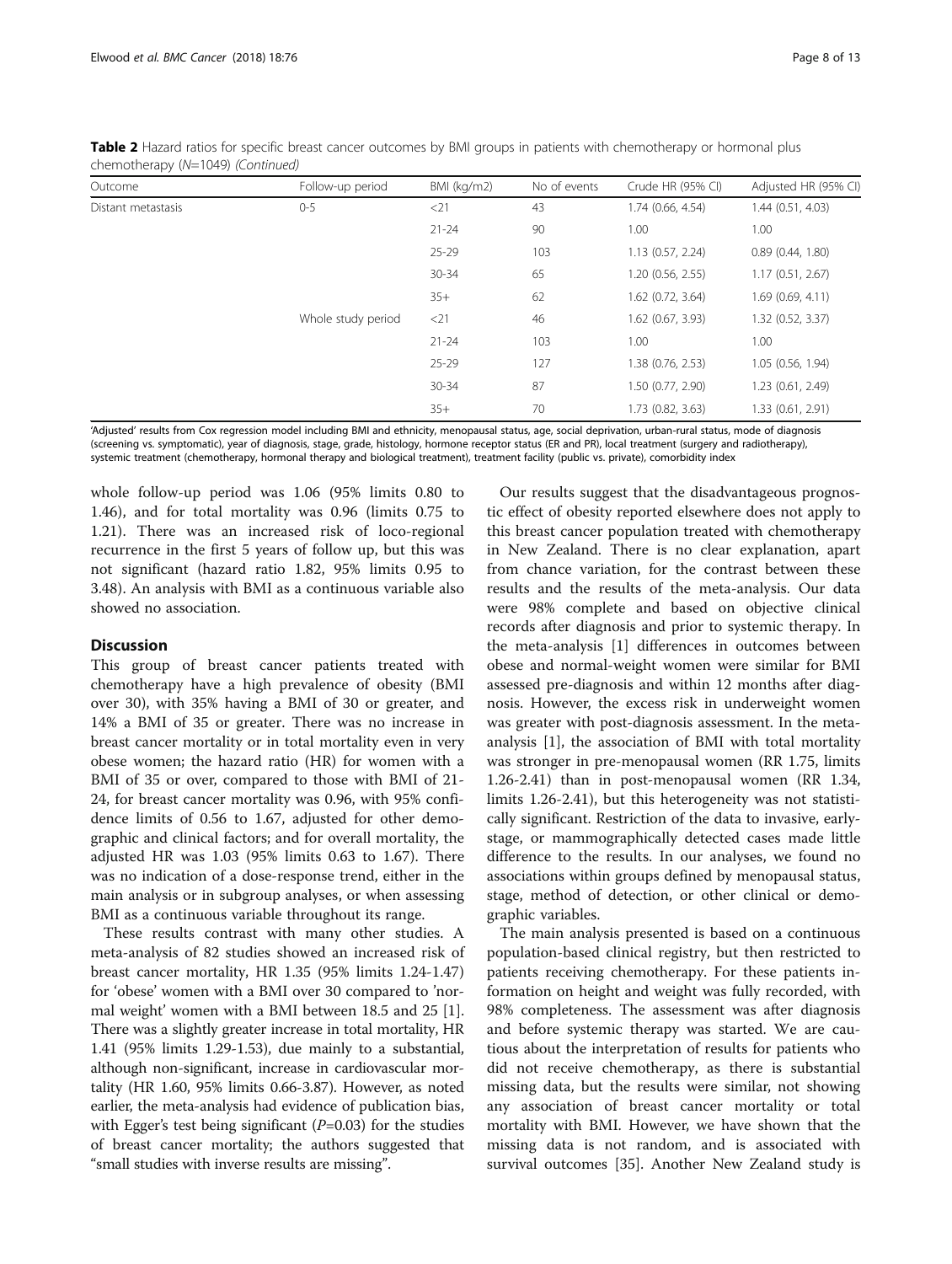<span id="page-8-0"></span>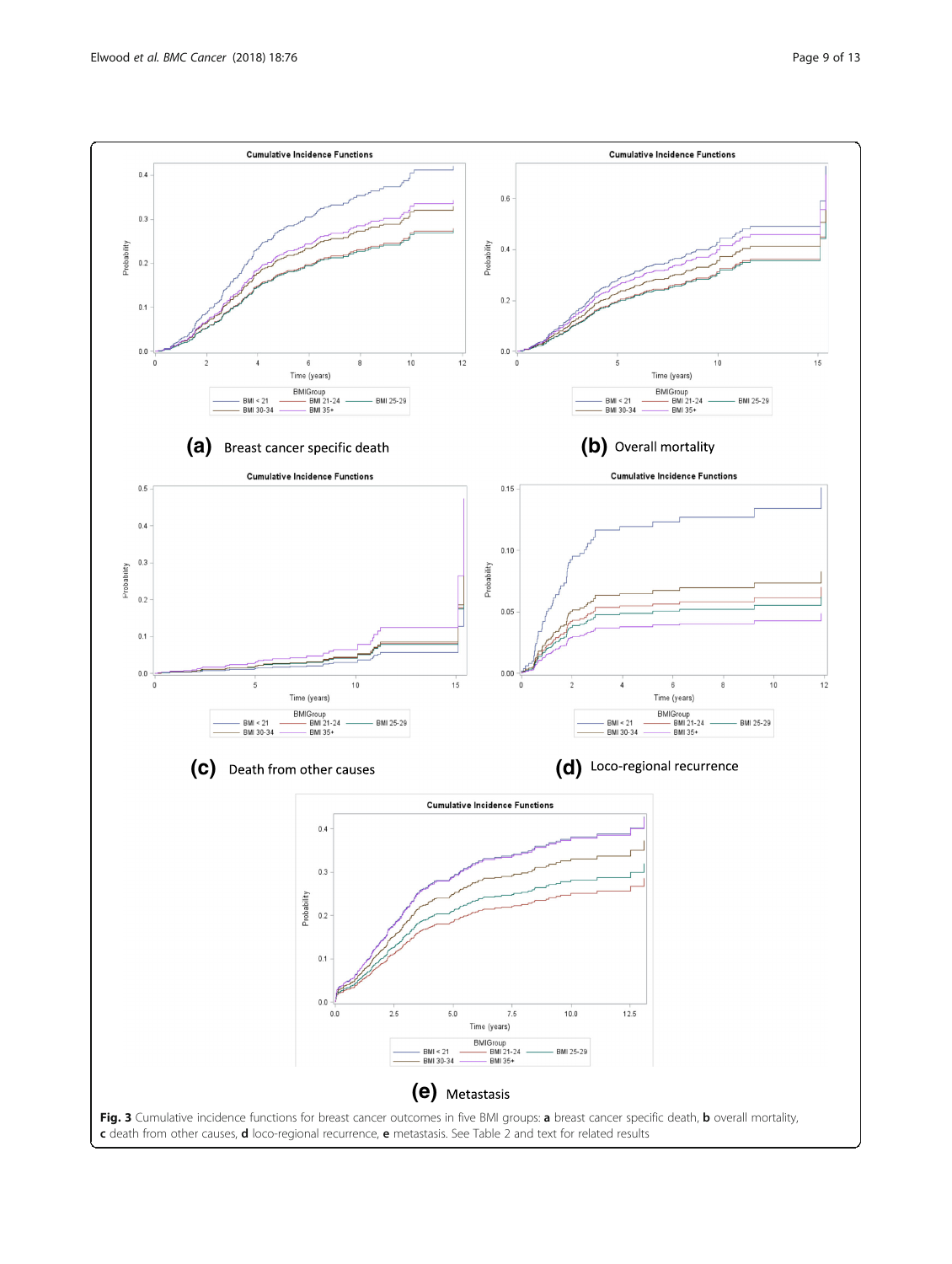<span id="page-9-0"></span>

| <b>Table 3</b> Subgroup analysis: breast cancer specific deaths by 10 years by BMI group and other factors |  |  |  |  |
|------------------------------------------------------------------------------------------------------------|--|--|--|--|
|------------------------------------------------------------------------------------------------------------|--|--|--|--|

|                    |                           |     | BMI < 24 | BMI 25-29.9 | BMI 30+ | P value   |
|--------------------|---------------------------|-----|----------|-------------|---------|-----------|
|                    | Total                     | No. | 331      | 349         | 369     |           |
| Deaths 10 years, % |                           |     |          |             |         |           |
| All patients       |                           |     | 19.0     | 15.8        | 19.8    | $P$ value |
| Age                | <40                       | 132 | 20.0     | 38.0        | 20.0    | 0.1       |
|                    | $40 - 59$                 | 678 | 18.2     | 10.9        | 19.7    | 0.02      |
|                    | $60+$                     | 239 | 29.2     | 35.4        | 35.4    | 0.9       |
| Menopause          | Pre-menopause             | 474 | 16.2     | 16.0        | 18.5    | 0.8       |
|                    | Peri-menopause            | 65  | 6.3      | 13.6        | 11.1    | $0.8\,$   |
|                    | Post-menopause            | 506 | 23.9     | 15.9        | 22.3    | 0.2       |
| Ethnicity*         | Maori                     | 194 | 26.8     | 21.3        | 24.5    | $0.8\,$   |
|                    | NZ European               | 793 | 18.7     | 15.6        | 17.3    | 0.6       |
| Stage              | 1, 2                      | 684 | 8.9      | 9.9         | 8.4     | 0.9       |
|                    | 3, 4                      | 365 | 40.2     | 27.6        | 38.0    | 0.1       |
| Detection          | Screen detected           | 303 | 12.2     | 11.1        | 11.6    | 0.9       |
|                    | Symptomatic               | 746 | 21.0     | 18.1        | 23.4    | 0.4       |
| Receptors          | $ER+, PR+$                | 515 | 13.0     | 12.1        | 14.4    | 0.8       |
|                    | ER-, PR-                  | 270 | 15.8     | 13.6        | 22.2    | 0.3       |
|                    | $+/-$                     | 238 | 30.1     | 25.0        | 27.7    | 0.7       |
| Systemic treatment | Chemo only                | 338 | 33.0     | 24.1        | 32.8    | 0.2       |
|                    | Chemo + hormonal          | 711 | 12.4     | 11.6        | 13.8    | $0.8\,$   |
| Surgery            | Breast conserving surgery | 496 | 14.2     | 11.4        | 9.9     | 0.5       |
|                    | Mastectomy                | 509 | 20.4     | 16.4        | 24.1    | 0.2       |
| Radiotherapy       | RT                        | 830 | 18.0     | 13.7        | 16.1    | 0.4       |
|                    | no RT                     | 175 | 22.4     | 23.6        | 37.5    | 0.09      |
| Health sector      | Public                    | 672 | 22.2     | 16.4        | 20.4    | 0.3       |
|                    | Private                   | 377 | 15.1     | 14.9        | 17.8    | $0.8\,$   |

\*Notes: Ethnicity: Pacific, Asian, Other, too few for separate assessment

 $P$  values from chi square value for each subgroup

hard to interpret as it is based on only 27% of eligible patients because BMI data was not available on the others [\[36](#page-12-0)].

Some other studies have also shown no association with BMI. A study in Louisiana of 523 patients, not selected on treatment, of whom 55% were obese (BMI > 30), showed no association with overall or diseasespecific survival, with a median follow-up of 49 months [[17\]](#page-12-0). The authors suggested that with the high prevalence of obesity in these centres, clinicians would be more expert in dealing with obese patients and less likely, for example, to undertreat with chemotherapy. That would also apply in our population, where obesity is a prominent and familiar issue. A large randomised trial, the NSABP B-14 trial, showed no associations of breast cancer mortality with BMI [[9\]](#page-11-0), and undertreatment may be less likely in a trial. This trial of tamoxifen assessed 3385 women with node-negative, ER positive breast cancer, with a median follow up of 166

months. Obese women did have a higher risk of contralateral breast cancer incidence, other cancer incidence, deaths from causes other than breast cancer, and total mortality. In an analysis of 489 patients in three randomised trials of chemotherapy for metastatic breast cancer, there was no association between BMI and progression-free or overall survival [[37\]](#page-12-0). Obese patients had a significantly improved progression-free survival in a study restricted to women receiving upcapped doses of chemotherapy [\[38](#page-12-0)]. A recent study showed more advanced staging in obese patients, but no significant effect on survival [[39\]](#page-12-0). The effects of obesity on survival may only apply to certain subgroups. Thus, a study showed no overall effect on survival or recurrence, although an adverse outcome was seen in the subset of luminal A cancers [[40](#page-12-0)]. In another study, obesity was associated with lower survival only in receptor positive tumours with positive lymph nodes, while it was associated with improved survival in receptor negative tumours [[41](#page-12-0)]. A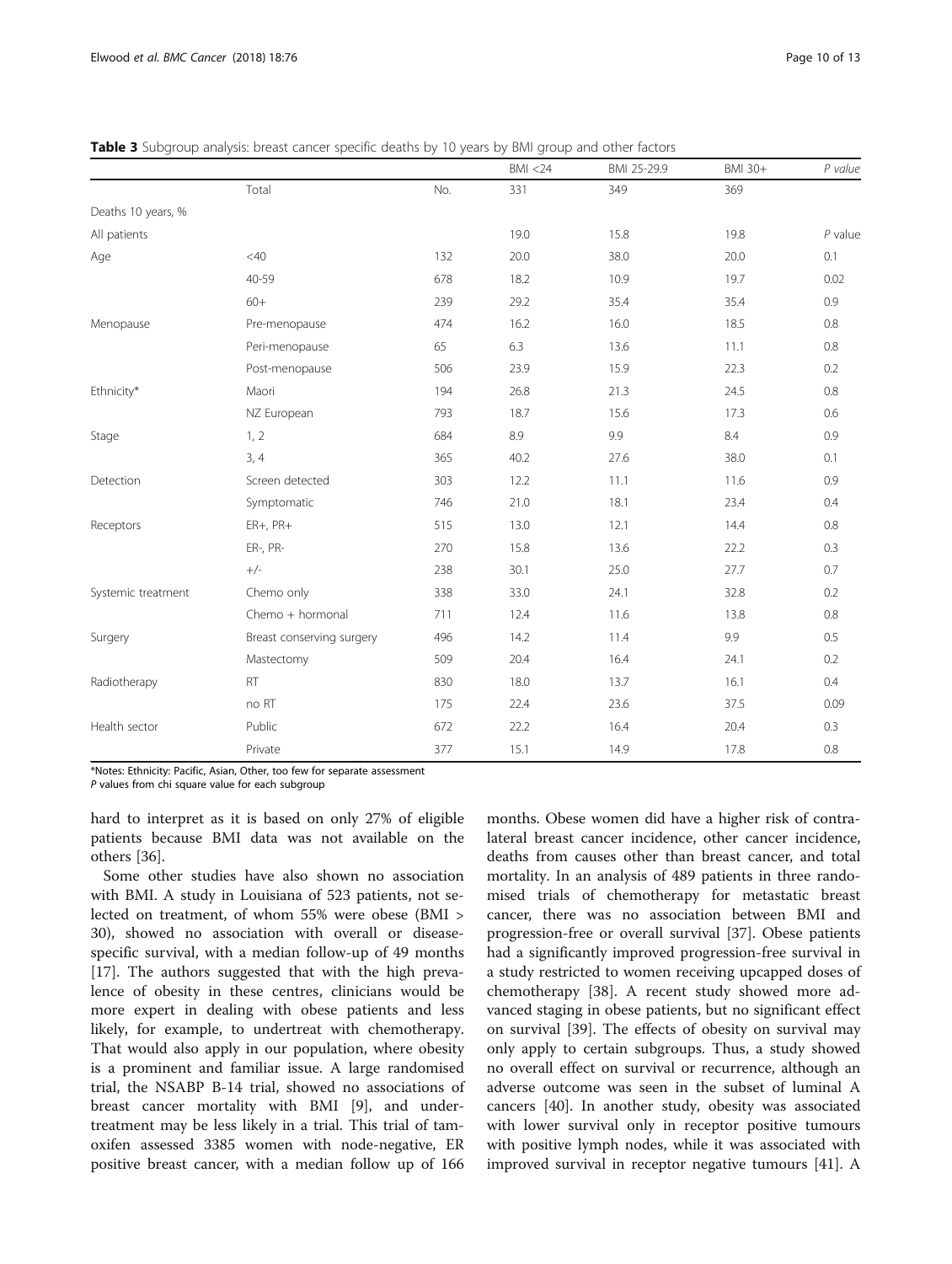<span id="page-10-0"></span>**Table 4** Hazard ratios by BMI groups in all patients with known BMI ( $n=2296$ )

| Outcome                         | Follow-up period   | BMI (kg/m2) | Unadjusted HR (95% CI) | Adjusted HR (95% CI)  |
|---------------------------------|--------------------|-------------|------------------------|-----------------------|
| Breast cancer specific death    | $0 - 10$           | $<$ 25      | 1.00                   | 1.00                  |
|                                 |                    | $25 - 29$   | 0.90 (0.70, 1.16)      | 0.98 (0.74, 1.30)     |
|                                 |                    | $30+$       | $0.97$ (0.76, 1.25)    | 1.10 (0.82, 1.46)     |
|                                 | Whole study period | $<$ 25      | 1.00                   | 1.00                  |
|                                 |                    | $25 - 29$   | 0.90(0.70, 1.15)       | 0.97 (0.73, 1.29)     |
|                                 |                    | $30+$       | 0.95(0.74, 1.22)       | $1.06$ $(0.80, 1.41)$ |
| Overall mortality               | $0 - 10$           | $<$ 25      | 1.00                   | 1.00                  |
|                                 |                    | $25 - 29$   | 0.88(0.71, 1.09)       | 1.03 (0.82, 1.30)     |
|                                 |                    | $30+$       | 0.91(0.74, 1.12)       | 0.96 (0.75, 1.22)     |
|                                 | Whole study period | $<$ 25      | 1.00                   | 1.00                  |
|                                 |                    | $25 - 29$   | $0.88$ $(0.72, 1.08)$  | 1.01 (0.81, 1.26)     |
|                                 |                    | $30+$       | $0.93$ (0.76, 1.14)    | $0.96$ (0.76, 1.21)   |
| Death from other/unknown causes | $0 - 10$           | $<$ 25      | 1.00                   | 1.00                  |
|                                 |                    | 25-29       | 0.87 (0.59, 1.28)      | 0.97 (0.66, 1.45)     |
|                                 |                    | $30+$       | $0.79$ $(0.53, 1.17)$  | $0.84$ (0.55, 1.29)   |
|                                 | Whole study period | $<$ 25      | 1.00                   | 1.00                  |
|                                 |                    | $25 - 29$   | 0.89(0.62, 1.27)       | 0.98(0.68, 1.41)      |
|                                 |                    | $30+$       | 0.90 (0.63, 1.29)      | $0.96$ $(0.65, 1.42)$ |
| Loco-regional recurrence        | $0 - 5$            | $<$ 25      | 1.00                   | 1.00                  |
|                                 |                    | $25 - 29$   | 0.85(0.42, 1.71)       | $0.80$ (0.39, 1.67)   |
|                                 |                    | $30+$       | 1.57 (0.85, 2.87)      | 1.82 (0.95, 3.48)     |
|                                 | Whole study period | $<$ 25      | 1.00                   | 1.00                  |
|                                 |                    | $25 - 29$   | $0.76$ (0.40, 1.44)    | $0.74$ (0.38, 1.44)   |
|                                 |                    | $30+$       | 1.35 (0.77, 2.34)      | 1.48 (0.81, 2.68)     |
| Distant metastasis              | $0 - 5$            | $<$ 25      | 1.00                   | 1.00                  |
|                                 |                    | 25-29       | 0.95(0.62, 1.46)       | $0.94$ (0.60, 1.47)   |
|                                 |                    | $30+$       | 1.15(0.76, 1.75)       | 1.27(0.81, 1.97)      |
|                                 | Whole study period | $<$ 25      | 1.00                   | 1.00                  |
|                                 |                    | $25 - 29$   | 1.12 (0.77, 1.62)      | 1.08 (0.74, 1.59)     |
|                                 |                    | $30+$       | 1.33 (0.92, 1.91)      | 1.35 (0.92, 1.98)     |

'Adjusted' results from Cox regression model including BMI and ethnicity, menopausal status, age, social deprivation, urban-rural status, mode of diagnosis (screening vs. symptomatic), year of diagnosis, stage, grade, histology, hormone receptor status (ER and PR), local treatment (surgery and radiotherapy), systemic treatment (chemotherapy, hormonal therapy and biological treatment), treatment facility (public vs. private), comorbidity index

study of nearly 15,000 patients with pre-diagnostic BMI data showed no associations between recurrence or mortality in overweight women, and only a 10% increase in risks in obese or in severely obese women [\[42](#page-12-0)]. However, several more recent randomised trials of chemotherapy have shown poorer outcomes in obese women; for example [[43](#page-12-0)–[47](#page-12-0)].

BMI is a convenient and widely used measurement, but other assessments of body size may be relevant. A study of over 90,000 patients, assessed pre-diagnosis, showed that mortality was related to greater triceps skin fold thickness, but not to BMI [[48\]](#page-12-0). In another study of post-menopausal patients, weight, but not BMI, was related to mortality [\[49](#page-12-0)]. Central obesity seems to have a stronger impact on African American women than general adiposity as measured by BMI [[20\]](#page-12-0).

BMI is related to many other lifestyle and dietary issues. In a study of 9513 breast cancer patients, mortality was related to low physical activity and to comorbidity, but not to BMI [[50\]](#page-12-0), although in another study BMI but not physical activity was related to increased breast cancer deaths [[51\]](#page-12-0). In studies using pre-diagnosis dietary data, mortality increased regularly with intake of fat [[52](#page-12-0)] in one study, and in another it increased with dietary saturated fat, and decreased with higher beta-carotene and vitamin A intakes [\[53\]](#page-12-0).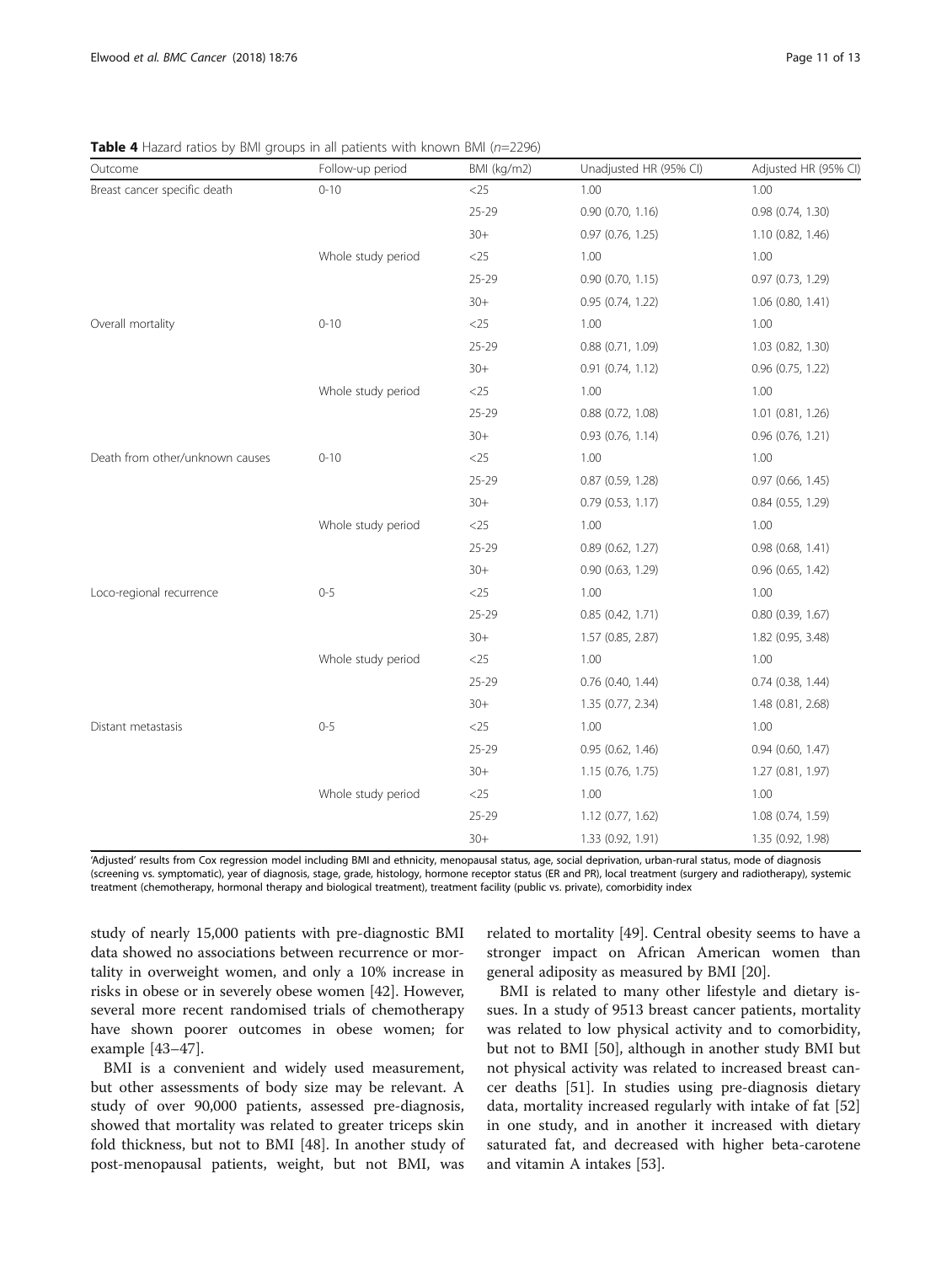<span id="page-11-0"></span>Our study population has a substantial proportion of women of Maori and Pacific Island ethnicity (2013 census 22% and 4% respectively), the proportions in patients treated with chemotherapy being 19% and 3%; but the outcomes specific to these groups and to the majority non-Maori non-Pacific group did not show associations with BMI. A stronger effect of BMI on survival in breast cancer has been suggested for women with Asian ancestry, while effects in African Americans and Hispanics were similar to non-Hispanic whites [[20\]](#page-12-0), based mainly on US data. Our study population had a substantial frequency of comorbidity, including diabetes, and diabetes has been shown to be associated with a lower overall survival in breast cancer patients [[54\]](#page-12-0); in our study, hazard ratios were not changed substantially by controlling for comorbidity, but the numbers were too small to assess effects specifically in those with diabetes.

#### Conclusions

In summary, in a population based series of women with breast cancer in New Zealand, with 35% having a BMI of 30 or greater, no association between BMI and overall or breast cancer-specific survival, or disease-free survival, was seen in patients receiving chemotherapy, with 98% complete data on BMI; nor in all patients, irrespective of treatment, although for non-chemotherapy patients there was substantial missing data. We have no clear explanation, apart from chance variation, as to why our results differ from some other studies, but it is important to document this difference, particularly as previous meta-analyses have shown some publication bias.

#### Abbreviations

BMI: Body mass index; ER: Estrogen Receptor; FISH: Fluorescent in-situ hybridization; HER-2: Human Epidermal Growth Factor Receptor 2; HR: Hazard Ratio; NZ: New Zealand; PR: Progesterone Receptor; RT: Radiotherapy; TNM: Tumour, Node, Metastasis

#### Acknowledgements

We thank the New Zealand Breast Cancer Foundation, Waikato Breast Cancer Trust, and Waikato Bay of Plenty Division of the Cancer Society for their support of these patient registries, the staff of the registries, and the Ministry of Health (New Zealand) for facilitating data linkages.

#### Funding

This work was supported by the Health Research Council of New Zealand grant number 14/484. URL:<http://www.hrc.govt.nz>/. The funder had no role in the study design, data collection or analysis, decision to publish, or preparation of the manuscript.

#### Availability of data and materials

The datasets used in this study contain personal information and are not publicly available, but may be requested from the Waikato Breast Cancer Trust.

#### Authors' contributions

ME, ST designed the study and analysed the data. MK-H, RL, and IC supervised data collection, ensured quality control of the data and contributed to the analysis. All authors interpreted the data, wrote the report, and approved the submission.

#### Ethics approval and consent to participate

Ethical approval for this study and for the use of patient data from the Waikato Breast Cancer Register was obtained from the New Zealand Northern 'A' Ethics Committee (Ref. No. 12/NTA/42/AM01). The data were analysed anonymously. No specific consent is required for the analysis.

#### Consent for publication

Not applicable.

#### Competing interests

The authors declare that they have no competing interests.

#### Publisher's Note

Springer Nature remains neutral with regard to jurisdictional claims in published maps and institutional affiliations.

#### Author details

<sup>1</sup> Epidemiology and Biostatistics, School of Population Health, University of Auckland, 261 Morrin Road, Private Bag 92019, Auckland, Auckland Mail Centre 1142, New Zealand. <sup>2</sup>Waikato Clinical School, University of Auckland, Hamilton, New Zealand. <sup>3</sup>National Institute of Demographic and Economic Analysis, The University of Waikato, Hamilton 3240, New Zealand.

#### Received: 23 May 2017 Accepted: 21 December 2017 Published online: 15 January 2018

#### References

- 1. Chan DS, Vieira AR, Aune D, et al. Body mass index and survival in women with breast cancer-systematic literature review and meta-analysis of 82 follow-up studies. Ann Oncol. 2014;25(10):1901–14.
- 2. Ewertz M, Jensen MB, Gunnarsdottir KA, et al. Effect of obesity on prognosis after early-stage breast cancer. J Clin Oncol. 2011;29(1):25–31.
- 3. Engin A. Obesity-associated breast cancer: Analysis of risk factors. Adv Exp Med Biol. 2017;960:571–606. doi[:10.1007/978-3-319-48382-5\\_25.:571-606.](https://doi.org/10.1007/978-3-319-48382-5_25.:571-606.)
- 4. Cauley JA, Gutai JP, Kuller LH, LeDonne D, Powell JG. The epidemiology of serum sex hormones in postmenopausal women. Am J Epidemiol. 1989;129(6):1120–31.
- 5. Goodwin PJ, Ennis M, Fantus IG, et al. Is leptin a mediator of adverse prognostic effects of obesity in breast cancer? J Clin Oncol. 2005;23(25):6037–42.
- 6. Pierce BL, Ballard-Barbash R, Bernstein L, et al. Elevated biomarkers of inflammation are associated with reduced survival among breast cancer patients. J Clin Oncol. 2009;27(21):3437–44.
- 7. Kwan ML, Kroenke CH, Sweeney C, et al. Association of high obesity with PAM50 breast cancer intrinsic subtypes and gene expression. BMC Cancer. 2015;15:278. doi[:10.1186/s12885-015-1263-4.:278-1263.](https://doi.org/10.1186/s12885-015-1263-4.:278-1263.)
- 8. Kamineni A, Anderson ML, White E, et al. Body mass index, tumor characteristics, and prognosis following diagnosis of early-stage breast cancer in a mammographically screened population. Cancer Causes Control. 2013;24(2):305–12.
- 9. Dignam JJ, Wieand K, Johnson KA, et al. Obesity, tamoxifen use, and outcomes in women with estrogen receptor-positive early-stage breast cancer. Journal of the National Cancer Institute. 2003;95(19):1467–76.
- 10. Lippman ME, Krueger KA, Eckert S, et al. Indicators of lifetime estrogen exposure: effect on breast cancer incidence and interaction with raloxifene therapy in the multiple outcomes of raloxifene evaluation study participants. J Clin Oncol. 2001;19(12):3111–6.
- 11. Gnant M, Pfeiler G, Stoger H, et al. The predictive impact of body mass index on the efficacy of extended adjuvant endocrine treatment with anastrozole in postmenopausal patients with breast cancer: an analysis of the randomised ABCSG-6a trial. Br J Cancer. 2013;109(3):589–96.
- 12. Ioannides SJ, Barlow PL, Elwood JM, Porter D. Effect of obesity on aromatase inhibitor efficacy in postmenopausal, hormone receptor-positive breast cancer: a systematic review. Breast Cancer Res Treat. 2014;147(2):237–48.
- 13. Bao J, Borja N, Rao M, et al. Impact of weight change during neoadjuvant chemotherapy on pathologic response in triple-negative breast cancer. Cancer Med. 2015;4(4):500–6.
- 14. Griggs JJ, Culakova E, Sorbero ME, et al. Effect of patient socioeconomic status and body mass index on the quality of breast cancer adjuvant chemotherapy. J Clin Oncol. 2007;25(3):277–84.